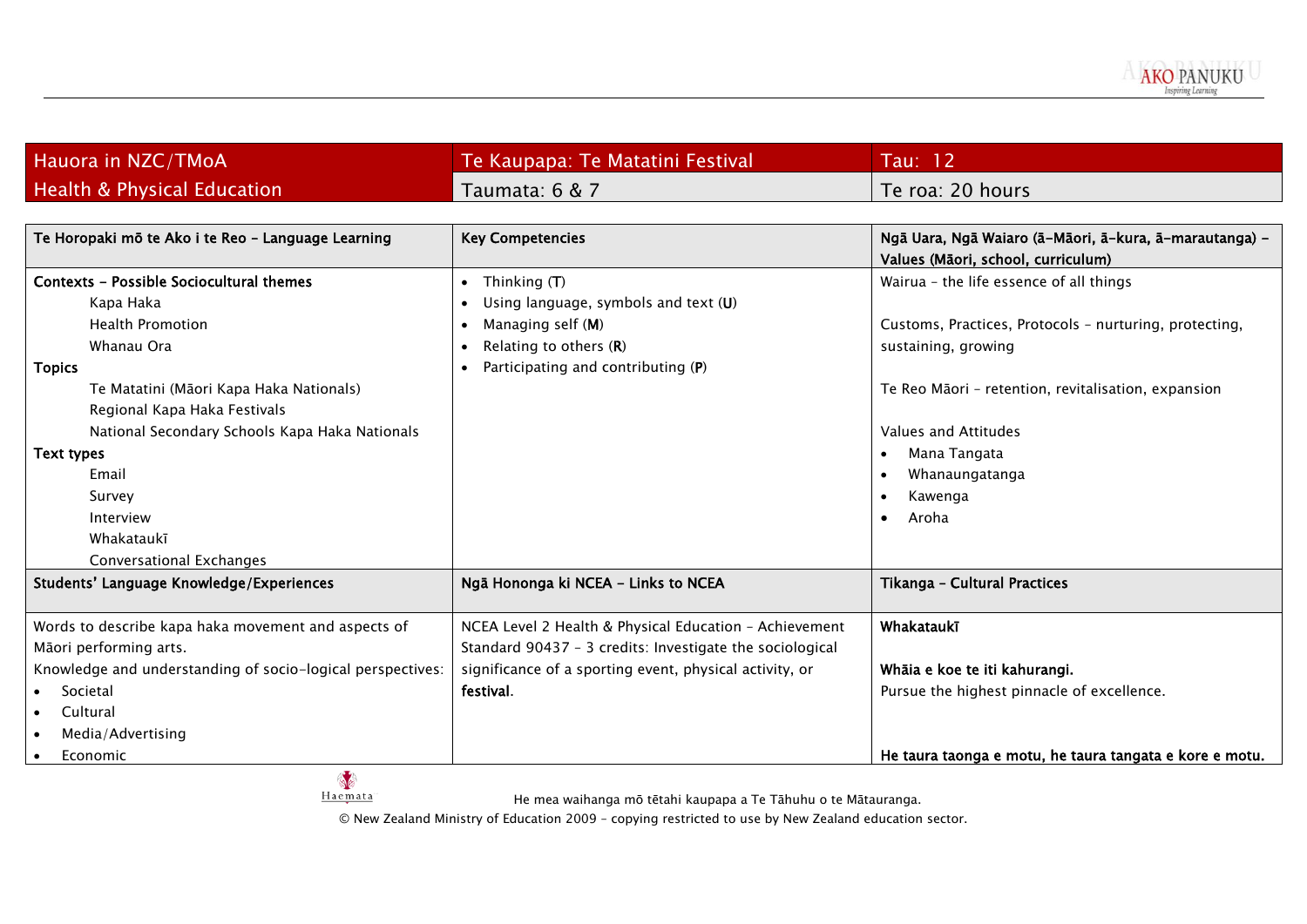

| Political<br>Competition<br>Environment | A string of beads is easily broken, but human bonds can<br>never be severed. This proverb describes the<br>relationships that exist between people and the strength |
|-----------------------------------------|---------------------------------------------------------------------------------------------------------------------------------------------------------------------|
| Historical                              | of our connections to each other as human beings.                                                                                                                   |
|                                         | Nāku te rourou, nāu te rourou ka ora ai te iwi.                                                                                                                     |
|                                         | With your basket and my basket the people will live.                                                                                                                |
|                                         | Again referring to co-operation and the combination of                                                                                                              |
|                                         | resources to get ahead. This proverb can be very useful                                                                                                             |
|                                         | and is often said.                                                                                                                                                  |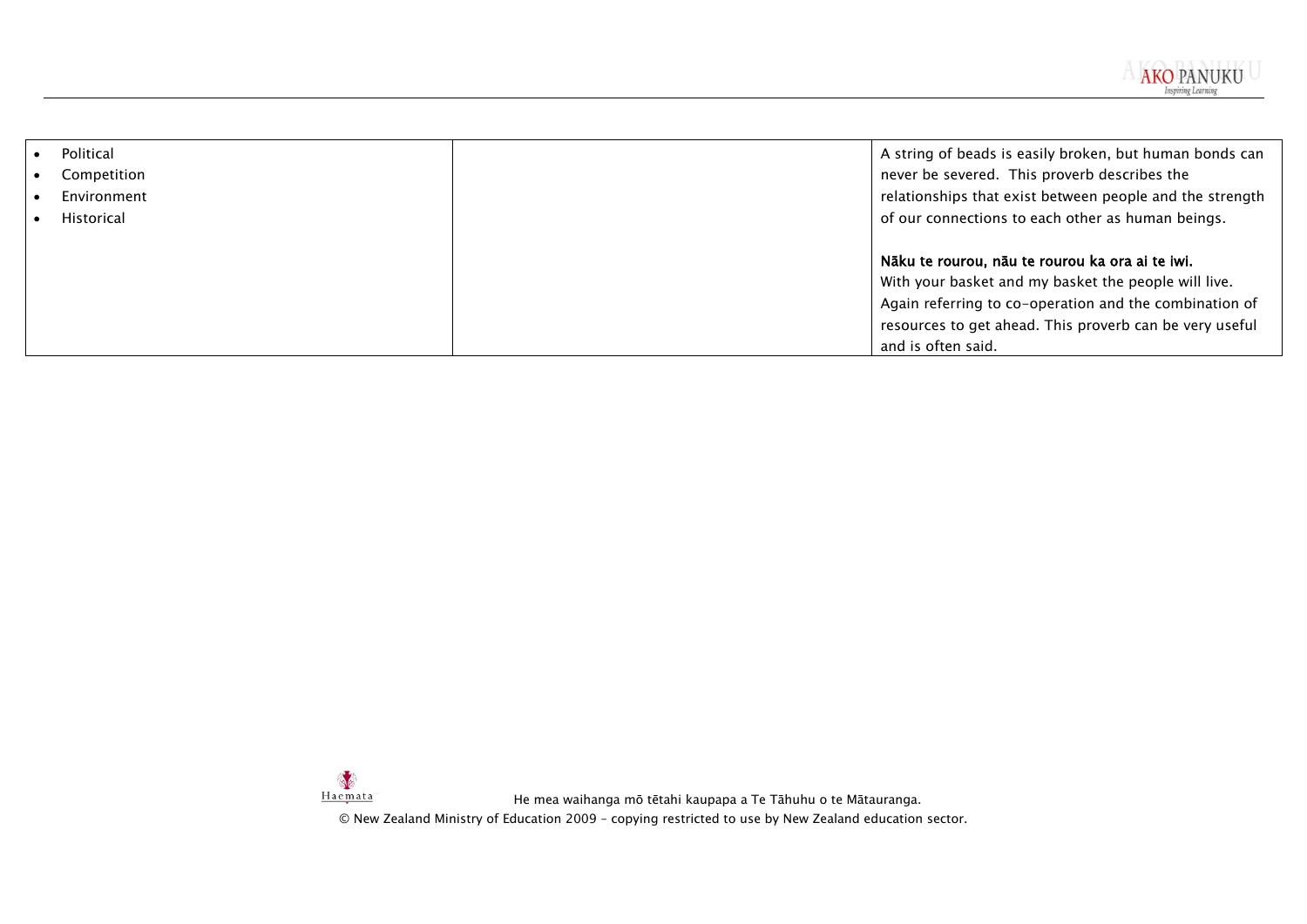

## Whāinga Paetae – Achievement Objectives

Students will be able to:

Level 6

- Demonstrate understanding and affirmation of people's diverse social and cultural needs and practices when participating in physical activities. Level 7
- Analyse ways that events and social organisations promote healthy communities and evaluate the effects they have on the members of the community.
- Advocate for the development of services and facilities to meet the identified needs in the community, i.e. kapa haka festivals bringing Māori communities together to celebrate their language and cultural values; and the opportunities for health advocacy for the community.
- Analyse ways in which the environment and the well-being of a community are affected by living in the cities and away from papa kāinga, whanau, hapu and how kapa haka festivals bring people together to strengthen their kinship ties and celebrate being Māori.
- Critically evaluate societal attitudes, values, and expectations that affect people's awareness of their personal identity and sense of self-worth through participating in kapa haka festivals.

| Putanga Ako - Learning Outcomes                                                                                                                                                                                                                                                                                                                                                                                                                                          | <b>Success Criteria</b>                                                                                                                                                                                          | <b>Assessment Indicators/Methods</b>                                                                                             |
|--------------------------------------------------------------------------------------------------------------------------------------------------------------------------------------------------------------------------------------------------------------------------------------------------------------------------------------------------------------------------------------------------------------------------------------------------------------------------|------------------------------------------------------------------------------------------------------------------------------------------------------------------------------------------------------------------|----------------------------------------------------------------------------------------------------------------------------------|
| Students will:<br>Investigate the sociological significance of Te<br>Matatini festival and how it affects self, others and<br>society.<br>Identify what being involved in kapa haka means to<br>the participants, and their families, hapu, iwi.<br>Evaluate attitudes, values and expectations of<br>society and how being involved in kapa haka can<br>contribute to the personal wellbeing of Māori and<br>others.<br>Develop research skills and be aware of ethical | Completion of all activities<br>Students writing to a high level of understanding of<br>the topic and fluency with the aspects involved in<br>how Te Matatini festival impacts of society in Tasks<br>2A and 2B. | Completion of Tasks 1A & 1B<br>Completion of Tasks 2A & 2B<br>Assessment against the criteria for Achievement Standard<br>90437. |
| considerations.                                                                                                                                                                                                                                                                                                                                                                                                                                                          |                                                                                                                                                                                                                  |                                                                                                                                  |
| Consider the impact of different organisations and<br>groups who have an interest in Te Matatini.                                                                                                                                                                                                                                                                                                                                                                        |                                                                                                                                                                                                                  |                                                                                                                                  |



**SE** 

He mea waihanga mō tētahi kaupapa a Te Tāhuhu o te Mātauranga.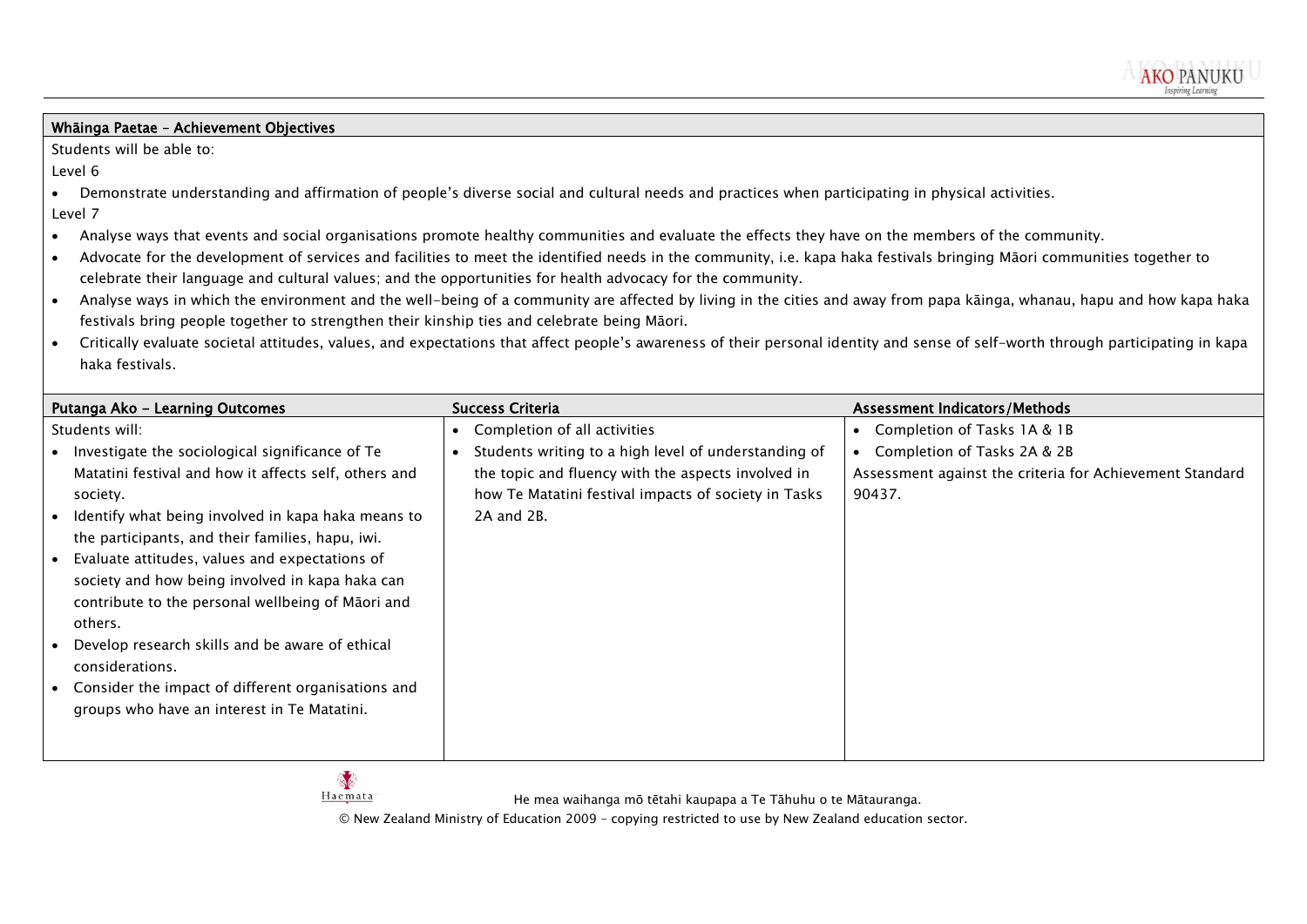

| Co-constructed Learning Outcomes | Co-constructed Success Criteria | Co-constructed Specific Learning Outcomes                                                                                                                                                                                                                                                                                                                                                                                                                                                                                                                                                                                                                                                                                                                                                                                                                                       |  |  |
|----------------------------------|---------------------------------|---------------------------------------------------------------------------------------------------------------------------------------------------------------------------------------------------------------------------------------------------------------------------------------------------------------------------------------------------------------------------------------------------------------------------------------------------------------------------------------------------------------------------------------------------------------------------------------------------------------------------------------------------------------------------------------------------------------------------------------------------------------------------------------------------------------------------------------------------------------------------------|--|--|
|                                  |                                 | Class, group or individual student co-constructed learning<br>outcomes should be noted here. At the teacher planning<br>stage of the unit this will be blank. However, as the unit<br>progresses and opportunities for co-constructing learning<br>outcomes arise, this section can be completed to ensure<br>additional learning experiences are developed and<br>incorporated in to the delivery to support the class, group<br>of students or individual students as appropriate.<br>These should be clear statements of what the student<br>expects to know, say, or be able to do. Use KW(H)L<br>strategy to engage the students to think about what they<br>know about the unit and what they want to learn. See<br>KWHL instructions and template.<br><b>MARK</b><br><b>KWHL Chart</b><br>Ret I want to learn<br>Now I can learn more<br><b>What I have learned</b><br>⊕ |  |  |
|                                  |                                 |                                                                                                                                                                                                                                                                                                                                                                                                                                                                                                                                                                                                                                                                                                                                                                                                                                                                                 |  |  |

He mea waihanga mō tētahi kaupapa a Te Tāhuhu o te Mātauranga.

© New Zealand Ministry of Education 2009 – copying restricted to use by New Zealand education sector.

Haemata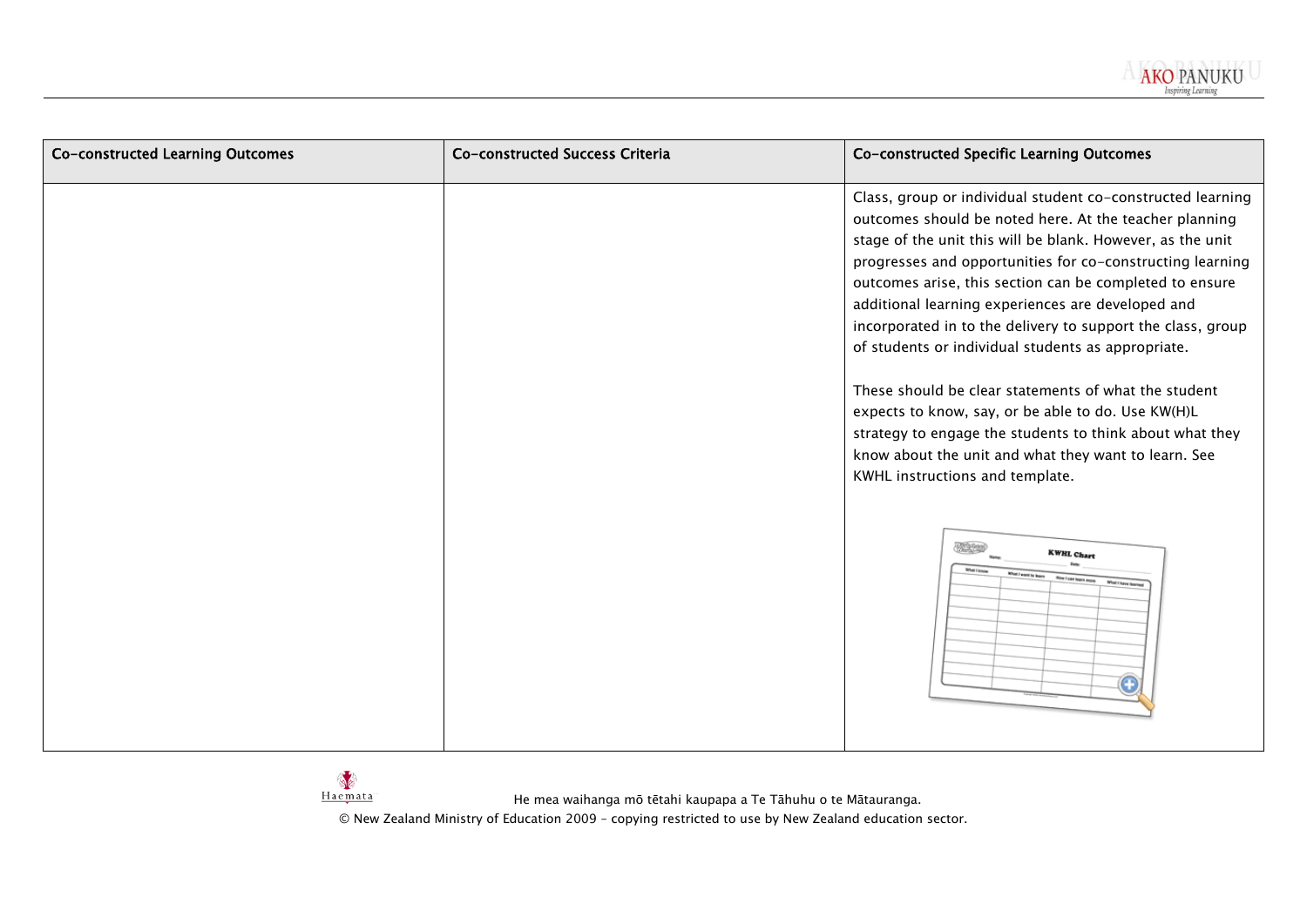

|  | A KWHL CHART allows a student to document their own<br>learning process from start to finish on a particular<br>subject. The letters stand for the steps in the process,<br>which are what I already know, what I want to learn, how I<br>will find out, and what I have learned. The how step is<br>sometimes not part of the KWHL Chart (reducing it to a<br>KWL chart). To create a chart go to:<br>http://www.worksheetworks.com/miscellanea/graphic-<br>organizers/kwhl.html |
|--|-----------------------------------------------------------------------------------------------------------------------------------------------------------------------------------------------------------------------------------------------------------------------------------------------------------------------------------------------------------------------------------------------------------------------------------------------------------------------------------|
|  |                                                                                                                                                                                                                                                                                                                                                                                                                                                                                   |

Haemata He mea waihanga mō tētahi kaupapa a Te Tāhuhu o te Mātauranga. © New Zealand Ministry of Education 2009 – copying restricted to use by New Zealand education sector.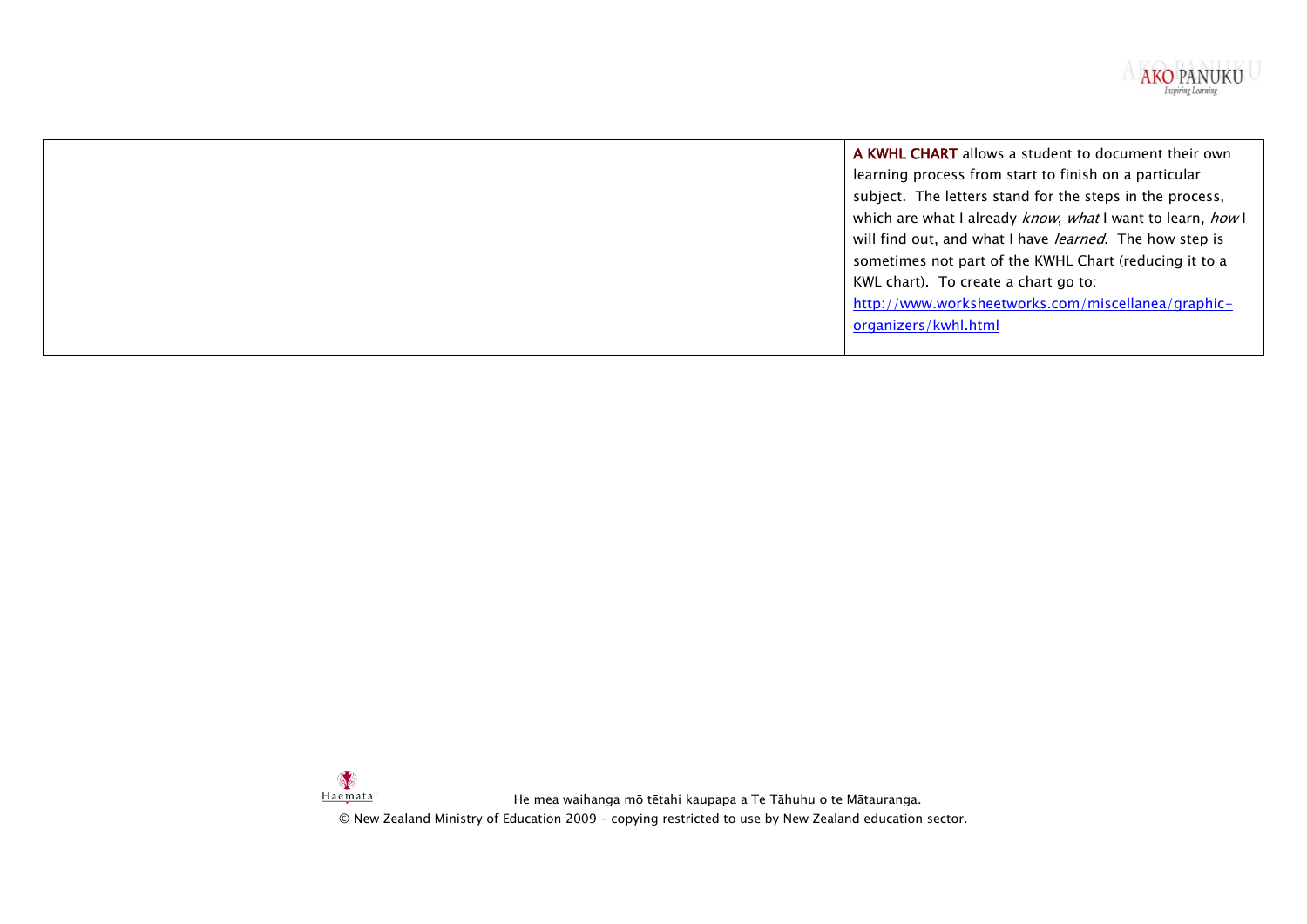|                                                                                                    | (student)                        | <b>Outcome</b>        | <b>KCs</b> |
|----------------------------------------------------------------------------------------------------|----------------------------------|-----------------------|------------|
| Learning outcome: To investigate what students know about kapa haka and how it relates to          |                                  |                       |            |
| wellbeing.                                                                                         | <b>Activity</b>                  |                       |            |
|                                                                                                    | <b>KWHL or brainstorm</b>        | Completed             |            |
| Preparation:                                                                                       | <b>KWHL teacher instructions</b> | <b>KWHL</b> chart for | R.         |
| KWHL Chart: http://www.worksheetworks.com/miscellanea/graphic-organizers/kwhl.htm                  | <b>KWHL</b> student              | student               | М          |
| Student Workbook: Activity One: What do I know about Kapa Haka?                                    | instructions (Māori).            | portfolio             | P          |
|                                                                                                    | KWHL template.                   |                       |            |
| Introduce the topic:                                                                               |                                  |                       |            |
| This unit is about investigating the sociological significance of Te Matatini festival.            | T-Chart for advantages           |                       |            |
| By the end of this unit students will be able to:                                                  | and disadvantages for            |                       |            |
| Complete all activities in the Student Workbook                                                    | being involved in kapa           |                       |            |
| Identify what kapa haka is and how it affects their personal Hauora (well-being)                   | haka.                            |                       |            |
| Identify benefits and disadvantages for being involved in kapa haka                                |                                  |                       |            |
| Research information on Te Matatini festival                                                       | <b>Activity</b>                  |                       |            |
| Share ideas about kapa haka with their peers                                                       | Key Competencies focus           | Completed             |            |
|                                                                                                    | for unit on KC                   | Activity One in       |            |
| <b>Key Competencies:</b>                                                                           | assessment sheet                 | the Student           |            |
| Students to select the KCs for focussing on in this unit and fill in on their KC assessment sheet. | <b>Activity</b>                  | Workbook              |            |
|                                                                                                    | What do I know about             |                       |            |
| <b>Activity:</b>                                                                                   | kapa haka?                       |                       |            |
| Use KWL or Brainstorm strategy to determine what students already know about kapa haka and Te      |                                  |                       |            |
| Matatini festival                                                                                  | Self and peer sharing            |                       |            |
|                                                                                                    | Share information with           |                       |            |

He mea waihanga mō tētahi kaupapa a Te Tāhuhu o te Mātauranga.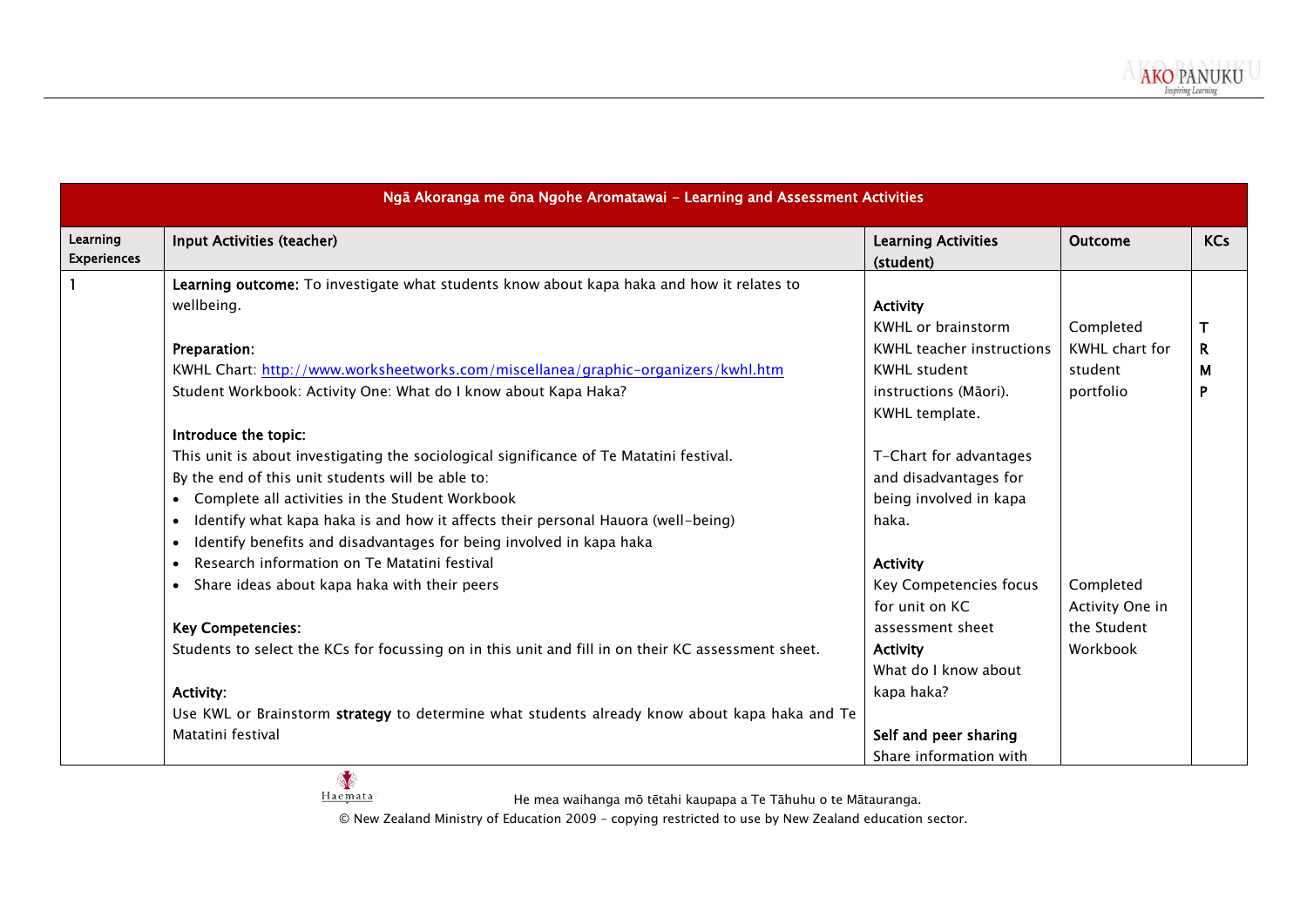

|                | Student Workbook - Activity One: Complete the activities identifying what kapa haka means to you                                                                          | your peers about what     |                   |
|----------------|---------------------------------------------------------------------------------------------------------------------------------------------------------------------------|---------------------------|-------------------|
|                | and your personal hauora (well-being), its benefits and disadvantages, and what it means to others                                                                        | kapa haka means to you.   |                   |
| $\overline{2}$ | Learning outcome: To find out information about Te Matatini festival and use findings to investigate<br>why Te Matatini is a significant event in Aotearoa / New Zealand. |                           |                   |
|                | Preparation:                                                                                                                                                              |                           |                   |
|                | Access to the internet and websites noted in the Student Workbook                                                                                                         |                           | Completion of     |
|                | Show video clips on the internet about Te Matatini festival to provide students with an insight into                                                                      |                           | Activity Two in   |
|                | the festival and who might be involved                                                                                                                                    |                           | the Student       |
|                |                                                                                                                                                                           | <b>Activity</b>           | Workbook          |
|                | <b>Activity:</b>                                                                                                                                                          | Inquiry Research          |                   |
|                | Students find out information on Te Matatini festival using the websites in the Student Workbook                                                                          |                           |                   |
|                | and use the inquiry questions to guide their investigation.                                                                                                               |                           |                   |
|                | <b>Activity:</b>                                                                                                                                                          | <b>Activity</b>           |                   |
|                | Class Discussion - discuss the information that students found about Te Matatini festival and why it<br>might be a significant event.                                     | Class discussion          |                   |
|                | What other questions do have the students have now about kapa haka and Te Matatini?                                                                                       |                           |                   |
|                | Learning Outcomes: To investigate other peoples' perspectives on participating in kapa haka and Te                                                                        |                           |                   |
|                | Matatini festival and how it contributes to their hauora (well-being);                                                                                                    |                           |                   |
|                | To develop research and survey skills to report on information accurately and ethically.                                                                                  |                           |                   |
|                |                                                                                                                                                                           |                           | Completion of     |
|                | Preparation:                                                                                                                                                              |                           | Activity Three in |
|                | Access to the internet and the Survey Monkey tool online -                                                                                                                | <b>Activity</b>           | the Student       |
|                | http://www.surveymonkey.com/Home_Landing.aspx                                                                                                                             | Survey                    | Workbook          |
|                | <b>Activity:</b>                                                                                                                                                          | Safety and Ethical Issues |                   |

He mea waihanga mō tētahi kaupapa a Te Tāhuhu o te Mātauranga.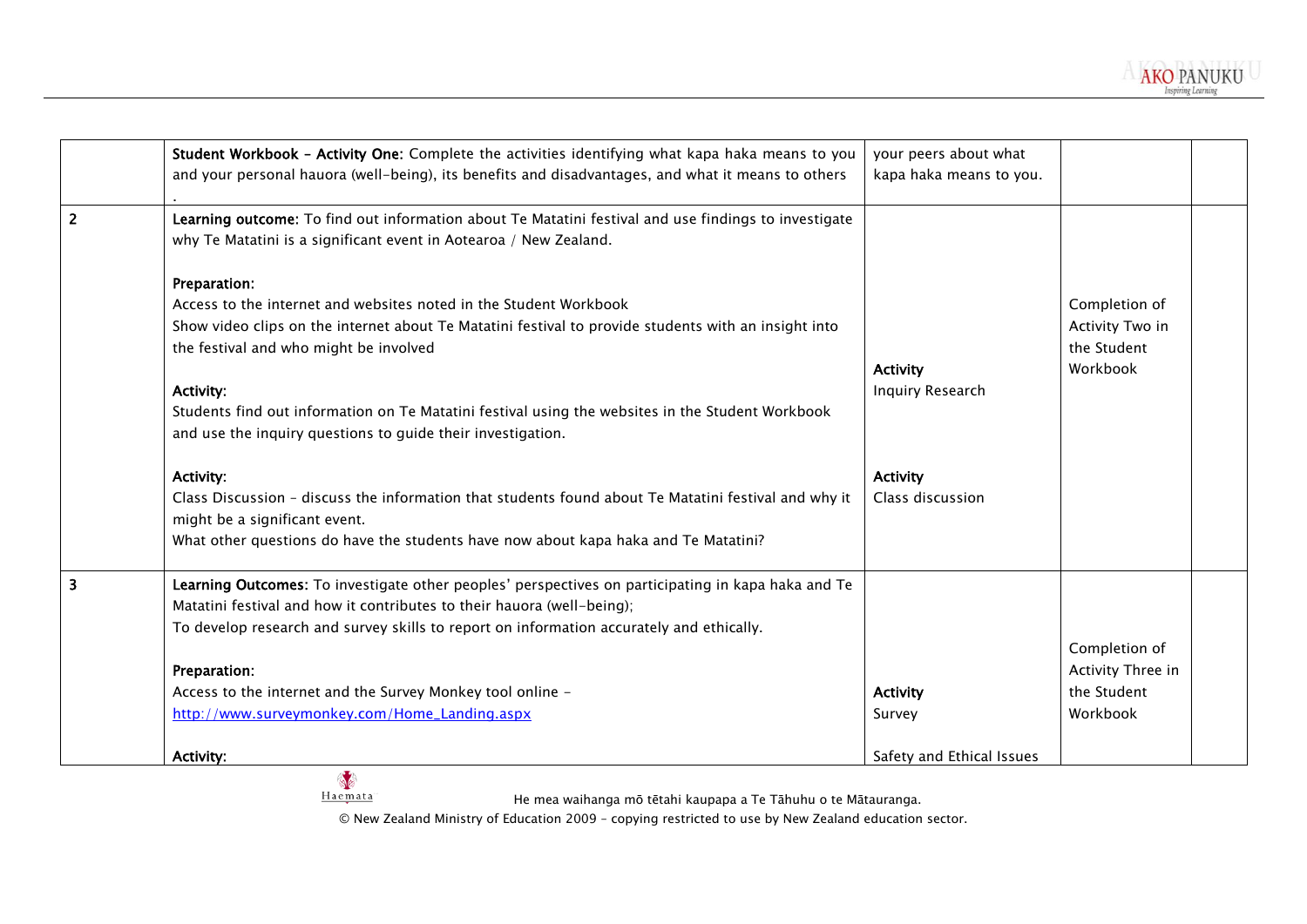| Students design a survey to find out what their friends and whanau know about kapa haka and Te      |                         |                  |  |
|-----------------------------------------------------------------------------------------------------|-------------------------|------------------|--|
| Matatini festival and how it affects them.                                                          |                         |                  |  |
| Students can use the Survey Monkey online tool.                                                     |                         |                  |  |
| Planning considerations: safety and ethical issues for students carrying out research - go through  |                         |                  |  |
| this information with students prior to them carrying out their surveys                             |                         |                  |  |
| http://www.tki.org.nz/r/health/cia/make_meaning/planconsider_safety_e.php                           |                         |                  |  |
| Activity:                                                                                           |                         |                  |  |
| Students identify the main themes that emerged from their survey                                    | <b>Activity</b>         |                  |  |
| Activity:                                                                                           | Share findings with the |                  |  |
| Students share their findings with their class and discuss anything new, interesting and different  | class                   |                  |  |
|                                                                                                     |                         |                  |  |
| Learning Outcome: Students investigate what is required to be a performer at Te Matatini festival   |                         |                  |  |
| and their perspectives of how this affects their hauora (well-being)                                |                         |                  |  |
|                                                                                                     |                         |                  |  |
| Preparation:                                                                                        |                         |                  |  |
| Students may like to interview their performer using email so will require internet access to do so |                         |                  |  |
|                                                                                                     |                         | Completion       |  |
| <b>Activity:</b>                                                                                    | <b>Activity</b>         | Activity Four in |  |
| Students identify a performer that they would like to interview and how they will carry out the     | Interview               | the Student      |  |
| interview (in person; email; phone)                                                                 |                         | Workbook         |  |
| Students prepare their interview questions using the questions in their Student Workbooks to guide  |                         |                  |  |
| their questioning                                                                                   |                         | Complete Task    |  |
|                                                                                                     | <b>Activity</b>         | 1A Graphic       |  |
| <b>Activity</b>                                                                                     | Complete Task 1A        | Organiser -      |  |
| Using the information from Activities One - Four in the Student Workbook, complete Task 1A          | Graphic Organiser       | Effects on Self  |  |
| Graphic Organiser - effects on self and others                                                      |                         | and Others       |  |
| Check student work and give feedback                                                                |                         |                  |  |
|                                                                                                     |                         |                  |  |

**AKO PANUKU** Inspirino Learnino

He mea waihanga mō tētahi kaupapa a Te Tāhuhu o te Mātauranga.

© New Zealand Ministry of Education 2009 – copying restricted to use by New Zealand education sector.

Haemata<sup>®</sup>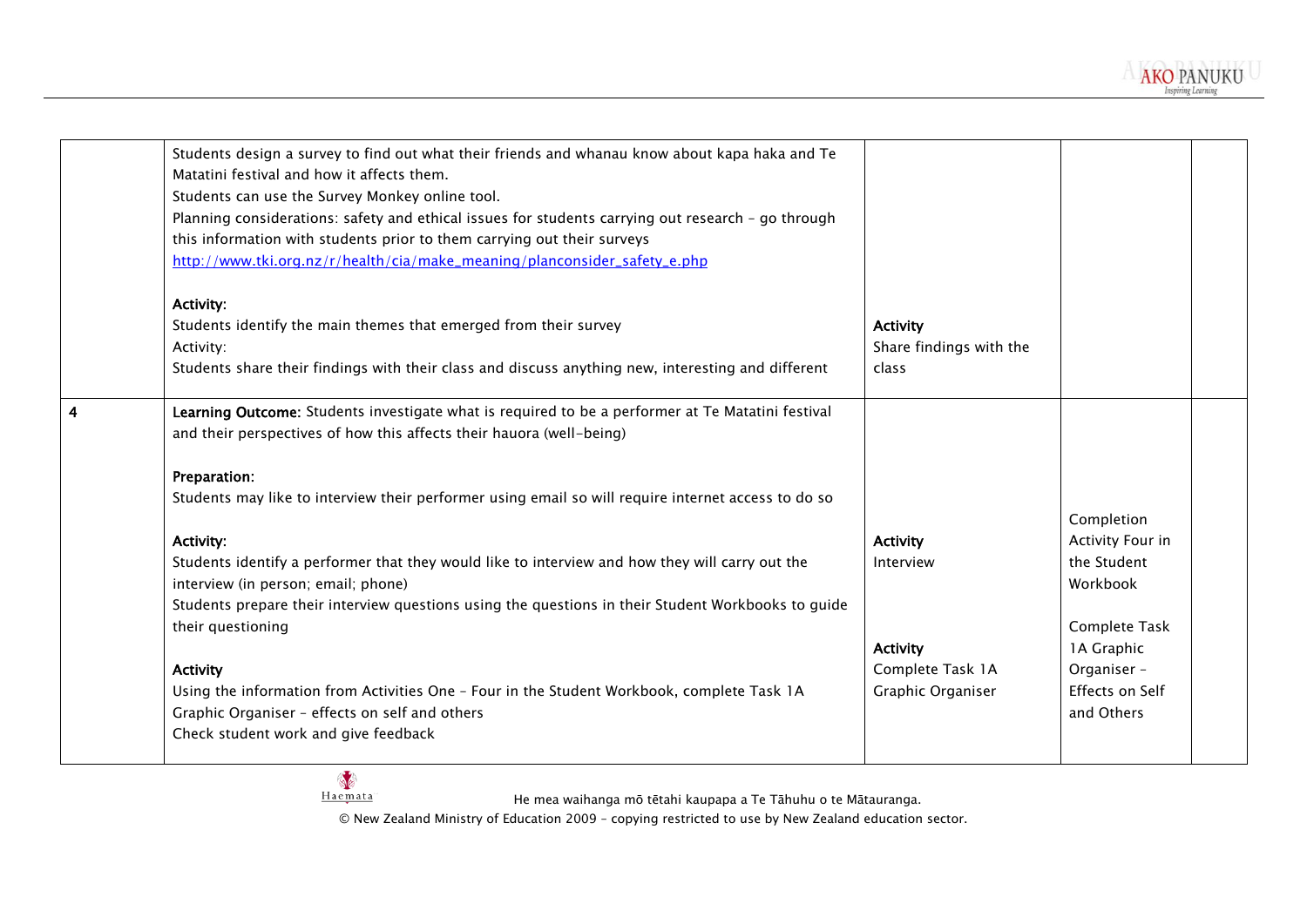| 5              | Learning Outcome: Students investigate the different groups involved in Te Matatini festival and         |                  | Completion of    |
|----------------|----------------------------------------------------------------------------------------------------------|------------------|------------------|
|                | how their involvement impacts on New Zealand society                                                     |                  | Activity Five in |
|                |                                                                                                          |                  | the Student      |
|                | Preparation:                                                                                             |                  | Workbook         |
|                | Students will require access to the internet and any other resources                                     |                  |                  |
|                | Note: Newspapers in Education or the local newspaper where the event is being held may produce a         |                  |                  |
|                | resource booklet / newspaper insert about Te Matatini which you may be able to access                    |                  |                  |
|                | <b>Activity:</b>                                                                                         | <b>Activity</b>  | Complete Task    |
|                | Students research a wide range of groups who are involved in Te Matatini festival and how they are       | Research         | 1A Graphic       |
|                | affected by the event and how they contribute to the event                                               |                  | Organiser -      |
|                |                                                                                                          |                  | Effects on       |
|                | <b>Activity:</b>                                                                                         |                  | Aotearoa / New   |
|                | Using all of the information that the students have collected, identify                                  |                  | Zealand Society  |
| 6              | Learning Outcome: Students use the information collected in their investigation of Te Matatini           |                  |                  |
|                | festival and apply it to critically evaluating the attitudes, values and expectations of society and how |                  |                  |
|                | being involved in kapa haka can contribute to the personal wellbeing of Māori and others.                |                  |                  |
|                |                                                                                                          | Complete Task 1B | Complete         |
|                | <b>Activity:</b>                                                                                         |                  | Task 1B          |
|                | Complete Task 1B                                                                                         |                  |                  |
|                | Check student work and give feedback and guidance                                                        |                  |                  |
| $\overline{7}$ | Learning Outcome: Students critically discuss the significance of Te Matatini festival and               |                  |                  |
|                | demonstrate an in-depth understanding of the socio-logical impact on different groups.                   |                  |                  |
|                | Activity:                                                                                                |                  |                  |
|                | Complete Task 2A - encourage students to write to an excellence level and check their work to            | Complete Task 2A | Complete         |
|                | ensure they have critically discussed a range of factors affecting self, others and society.             |                  | Task 2A          |
|                | Haemata<br>He mea waihanga mõ tētahi kaupapa a Te Tāhuhu o te Mātauranga.                                |                  |                  |

**AKO PANUKU** Inspirino Learnino

He mea waihanga mō tētahi kaupapa a Te Tāhuhu o te Mātauranga.